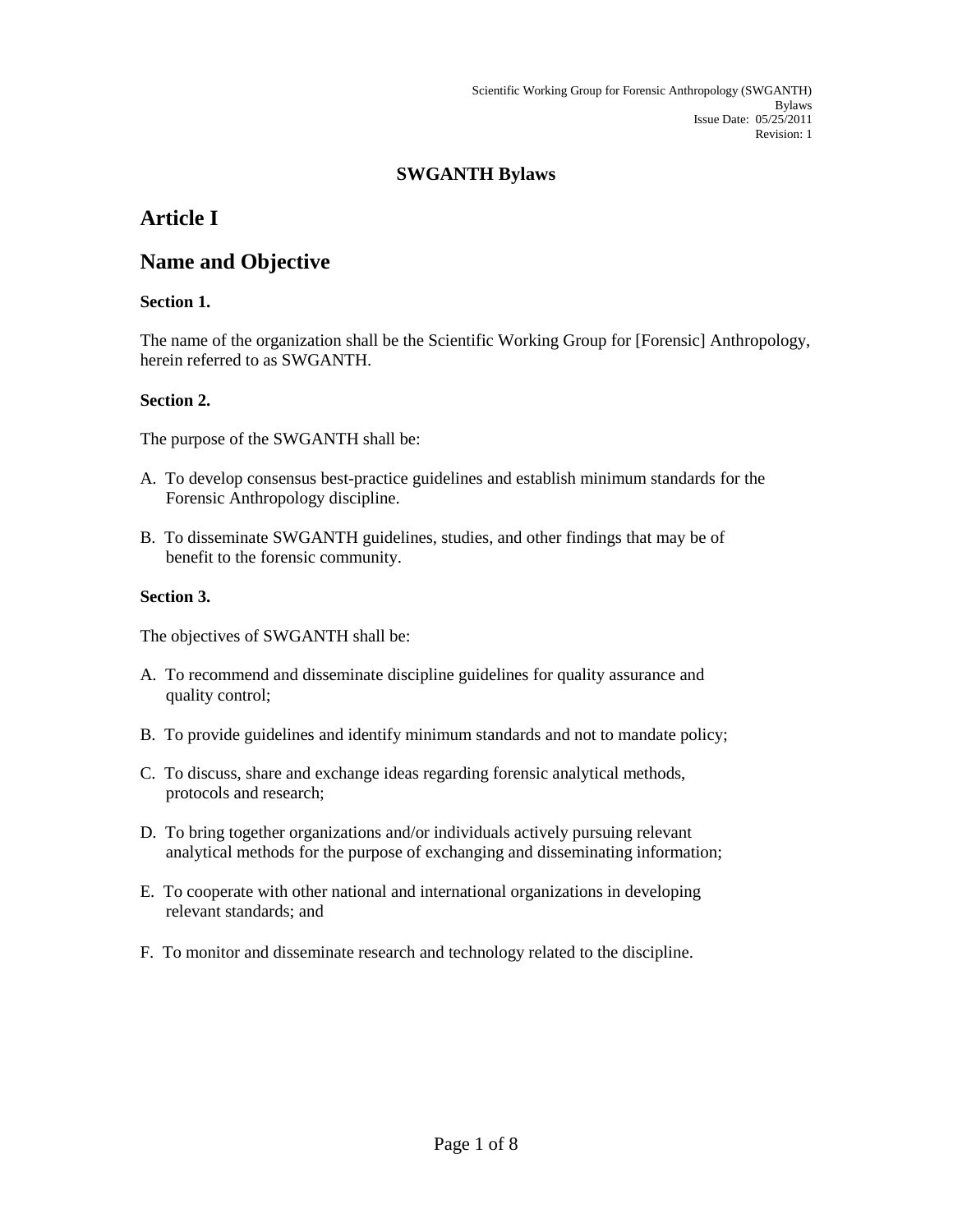# **Article II**

# **Membership**

### **Section 1. Composition of the Board**

A governing board (hereinafter, the Board) shall be composed of members representative of the diverse academic pedigrees, experience, and knowledge in the discipline. At a minimum, members should hold a post-baccalaureate degree in Anthropology (or administratively equivalent field) with training or experience in Forensic Anthropology.

- A. The Board shall consist of no more than 25 members and/or organizational representatives. The composition shall reflect the major practitioners of forensic anthropology, e.g. those working in government laboratories, medical examiner's offices, non-governmental organizations, academic institutions, professional organizations, and as private consultants.
- B. New members may be nominated by any SWGANTH Board member and require a 2/3 majority vote for confirmation.
- C. The Federal Bureau of Investigation (FBI), as an agency, is a permanent member of the SWGANTH Board and may appoint up to two (2) representatives, who will serve in their official capacities representing the interests of the FBI. Representatives of this organization will hold two proxy votes for the purpose of conducting SWGANTH business.
- D. The Department of Defense Central Identification Laboratory (DoD CIL), as an agency, is a permanent member of the SWGANTH Board and may appoint up to four (4) representatives. Representatives of this organization will hold four proxy votes for the purpose of conducting SWGANTH business.
- E. The American Board of Forensic Anthropology, as an organization, is a permanent Board member and is represented by the current-year President of that organization. The representative of this organization will hold one proxy vote for the purpose of conducting SWGANTH business.
- F. The International Committee of the Red Cross (ICRC), as an organization, is a permanent Board member and may appoint up to one (1) representative. The representative of this organization will hold one proxy vote for the purpose of conducting SWGANTH business.

### **Section 2. Terms of Membership**

- A. Board members shall serve three (3) year terms, beginning with the first meeting after his or her election, except at the onset of term limits, at which time approximately one-half of the existing Board will serve a one (1) year term, and approximately one-half of the existing Board will serve a two (2) year term.
- B. If the Board is considering re-election of a member, the Chair shall contact the member to determine his or her interest in continuing membership.
- C. The membership roster shall be reviewed at least annually by the Board. As vacancies occur, the Chair will determine the need to elect new Board Members.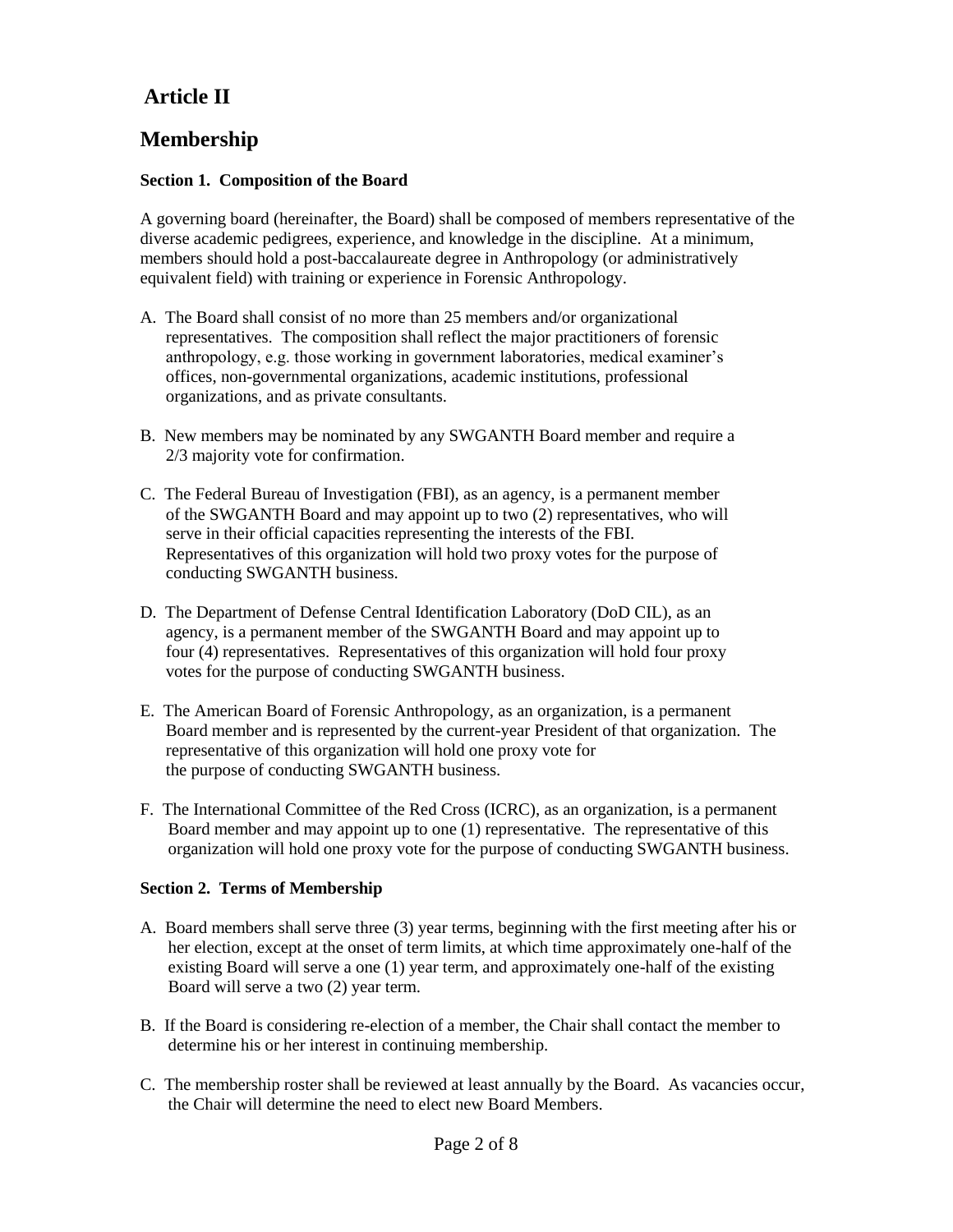#### **Section 3. Termination of Membership**

- A. Non-permanent Board membership may be terminated only if such termination is initiated by a Board member and must be confirmed by a minimum of 2/3 majority vote of the Board. Termination of Board membership may occur for the following reasons:
	- 1. Inability or unwillingness to attend Board meetings
	- 2. Inability or unwillingness to contribute to work products
	- 3. Failure to adhere to Bylaws
	- 4. Finding of an ethical violation
- B. An individual Board member may withdraw (resign) from the SWG by giving written notice to the Chair.

## **Article III**

### **Officers and their Duties**

#### **Section 1. Officers**

The officers shall be the Chair of SWGANTH Board, the Vice-Chair, and Chairs of any established Committees.

#### **Section 2. Chair of SWGANTH**

- A. Duties: The Chair shall preside over meetings and, to the extent consistent with his or her official duties, promote the objectives of SWGANTH. In addition, the Chair shall establish Committees as deemed necessary
- B. Terms of office: The Chair of the SWGANTH Board (hereinafter, Chair) shall be elected for a four-year term, and may not serve more that two (2) four-year terms consecutively. The election requires a quorum of Board representatives and the candidate achieving a majority, or holding a plurality, of votes will be elected. The incumbent Chair is permitted to vote in the election of a successor. The first term of the first SWGANTH Chair shall be for two years; thereafter it shall be for four years.
- C. Vacancies: If at any time during a Chair's tenure, that person is temporarily unable to serve, the Vice-Chair shall serve as Chair during the period of absence. In the event of the Chair's resignation or an inability to serve for a period in excess of six (6) months, a successor will be elected. If the incumbent is unavailable at the time of this election, the Vice-Chair shall call a meeting to elect a new Chair.
- D. In the event that the Chair is an organizational representative, he or she shall become non-permanent members for the duration of their appointment.

#### **Section 3. Vice-Chair of SWGANTH**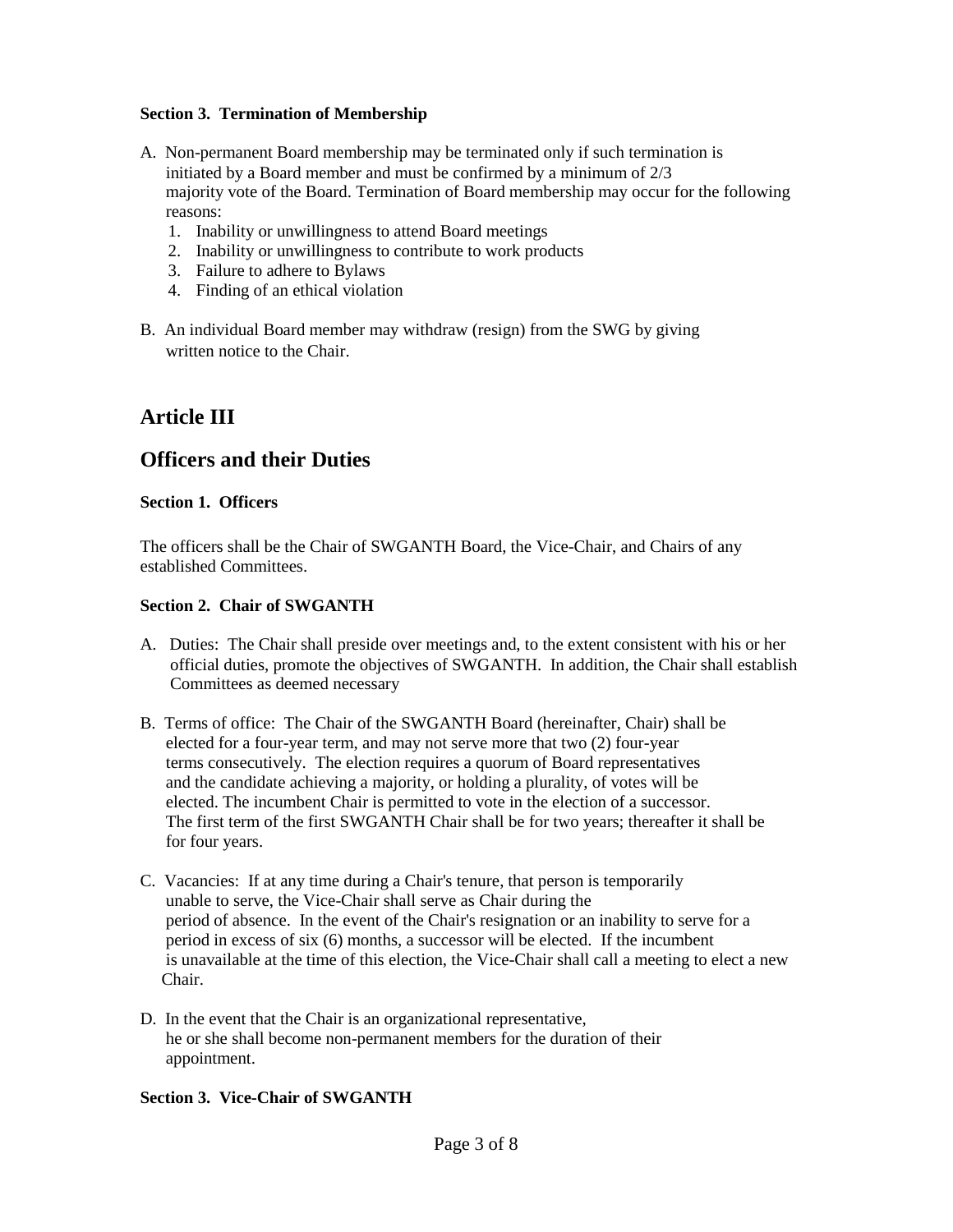- A. Duties: The Vice-Chair shall assist the Chair, monitor Board membership, provide official correspondence at the discretion of the Chair, communicate minutes and other meeting-related materials to the membership, and manage Committees established by the Chair to promote the objectives of SWGANTH.
- B. Terms of Office: The Vice-Chair shall be elected by the Board and serve a four year term and be subject to re-election. The election requires a quorum of Board representatives and the candidate achieving a majority, or holding a plurality, of votes will be elected. The incumbent Vice-Chair of the SWGANTH Board is permitted to vote in the election of a successor.
- C. Vacancies: If at any time during a Vice-Chair's tenure, that person is temporarily unable to serve, the Chair of SWGANTH shall designate any other Board member to serve as Vice- Chair during the period of absence. In the event of the Vice-Chair's resignation or an inability to serve for a period in excess of six (6) months, a successor will be elected to serve out the remaining term.
- D. In the event that the Vice-Chair is an organizational representative, he or she shall become non-permanent members for the duration of their appointment.

## **Article IV**

### **Meetings**

### **Section 1.**

The SWGANTH Board shall have at least one (1) official meeting per year. A meeting will be considered official when a quorum is present in person or proxy. Remote attendance (e.g., conference call, video teleconference) shall count toward seating a quorum.

### **Section 2.**

The Chair may call for additional meetings at any time. Consideration will be given to the sponsor (FBI) and co-sponsor (DoD CIL) for facilitation and funding approval.

### **Section 3.**

To the extent possible, notice of the meetings will be communicated to each representative at least 30 days before the meeting date. Meeting dates should be posted on the SWGANTH web site.

### **Section 4.**

Meetings will consist of SWGANTH Board members. Invited visitors may attend meetings at the discretion of the Chair.

### **Section 5.**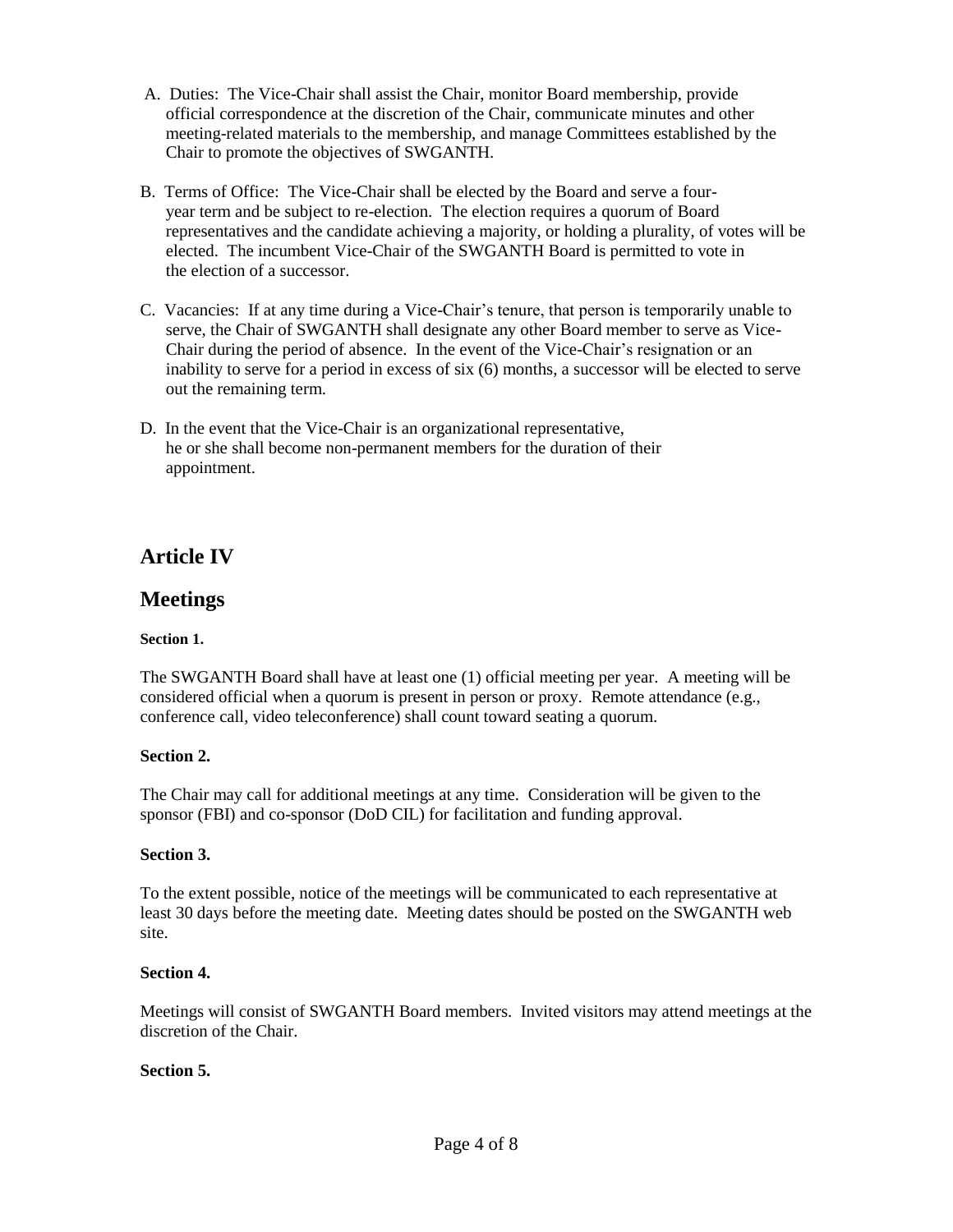Each meeting will have a Recording Secretary, appointed by the Chair. The Recording Secretary will maintain a list of meeting attendance, determine whether a quorum is present, and record the meeting minutes. This information will forwarded to the Vice-Chair following the meeting.

# **Article V**

## **Committees**

### **Section 1.**

Committees shall be established on an ad hoc basis to address the business of the SWGANTH and will include at least two (2) Board members.

### **Section 2.**

The Committee Chair shall be a Board member appointed by the SWGANTH Board Chair. The Committee Chair's appointment will be for the duration of the Committee business but not to exceed a two-year term and may be re-appointed.

### **Section 3.**

The Committee Chairs are encouraged to enlist the aid of members of the forensic community in the development of proposals to be brought before the Board.

- A. Enlisted Committee members that are not members of the Board, but who are aiding in Committee business, shall be known as Advisory members.
- B. Advisory members are encouraged to participate in drafting proposals for review by the Board, but do not have voting privileges during Board meetings.
- C. Advisory members serve at the discretion of the Committee Chair.

### **Section 4.**

Committees may solicit input and receive commentary from non-members of the Board:

- A. When appropriate, draft documents shall be placed on the secure SWGANTH web site at least 30 days prior to the SWGANTH meeting date where finalization of the document will occur, and/or
- B. Mailings, either electronic or hard copy, can be sent to recognized laboratories routinely carrying out the particular discipline at least 30 days prior to the SWGANTH meeting date, where finalization of the document will occur.

### **Section 5.**

The Chair of the SWGANTH Board may establish other committees as he or she deems appropriate to aid in the business of the SWGANTH.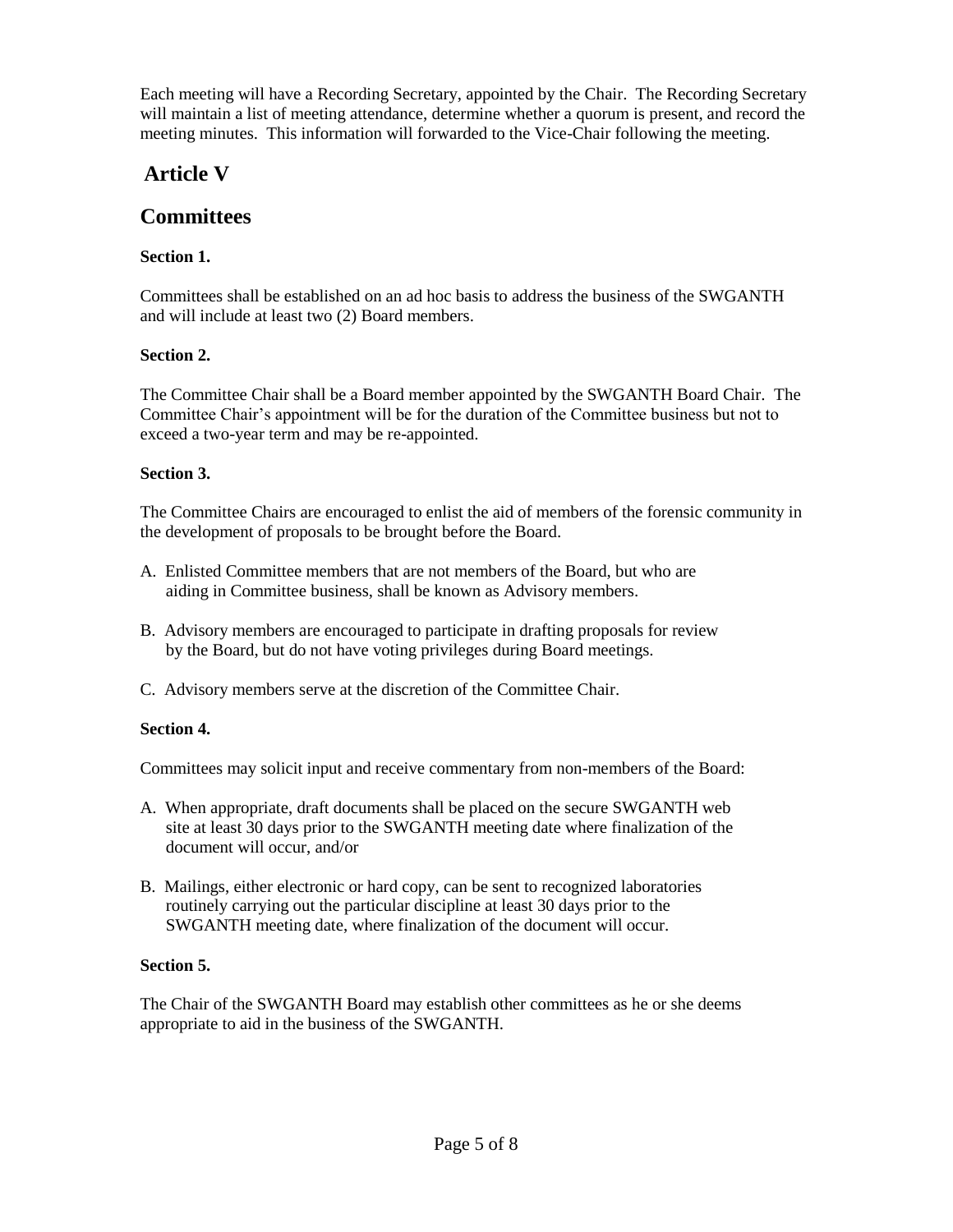# **Article VI**

## **Decision Making**

### **Section 1.**

Decisions regarding the adoption of Guidelines and on the overall method of operation of the SWGANTH shall be made by the Board members.

## **Article VII**

### **Voting**

### **Section 1.**

Sixty percent (60%) of the SWGANTH Board members, including the Board Chair and Vice-Chair (or their designees), are required to constitute a quorum. A quorum of the members shall be required in order to call a meeting to order and to conduct business.

A. Each voting member shall have one vote.

- B. Each permanent member shall have the designated number of proxy votes.
- C. Except as otherwise specified, all motions require a 2/3 majority vote of attending members for passage.

### **Section 2.**

At the discretion of the Board Chair, votes may be cast via mail or email. All other conditions of voting will apply.

# **Article VIII**

### **Amendments to the Bylaws**

### **Section 1.**

To the extent possible, proposed amendments to the Bylaws shall be submitted to the Chair of the SWGANTH Board 45 days prior to a scheduled vote and the membership will receive proposed amendments from the Secretary at least 30 days prior to a vote.

### **Section 2.**

Amendments to Bylaws shall require a 2/3 majority vote of the entire Board.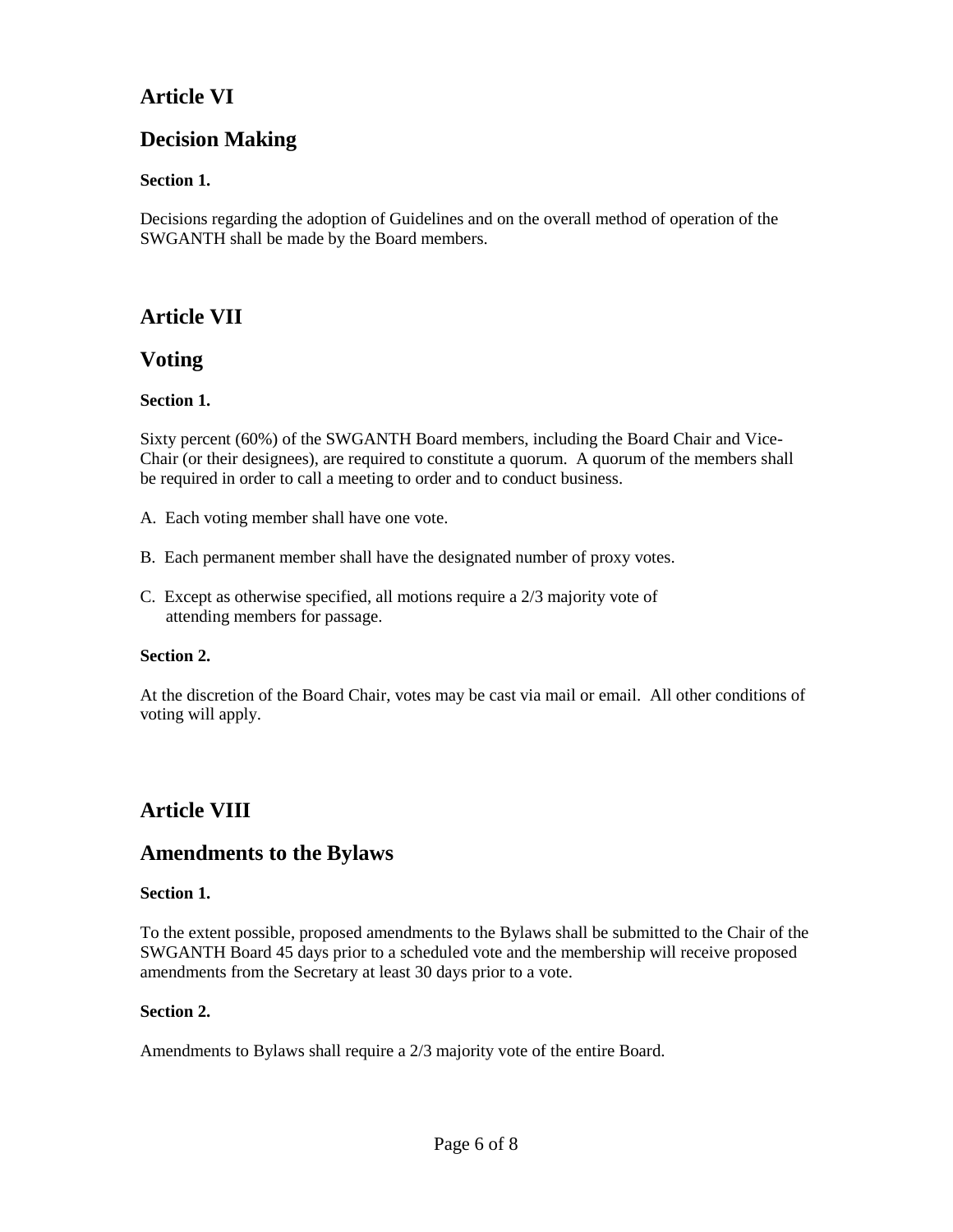# **Article IX**

# **Changes to Existing Guidelines**

### **Section 1.**

Procedure.

- A. Changes to existing guidelines must be submitted to any Board member in writing and contain the following information:
- 1. Document title
- 2. Requestor's name
- 3. Laboratory (or Institution) name
- 4. Laboratory (or Institution) address
- 5. Telephone number
- 6. Change from (Note the document section number)
- 7. Change to
- 8. Reason for change
- B. The contacted Board member shall forward a copy of the request to the Chair of the SWGANTH Board.
- C. The proposal may be placed on the agenda of the next regularly scheduled SWGANTH meeting for consideration or scheduled for an electronic vote. If the request cannot be immediately addressed, an ad hoc committee may be formed. The Board may provide recommendations for Committee Advisory members as needed.
- D. Recommendations from Committees will be provided to all SWGANTH members at least 30 days before the date on which they will be voted.
- E. At those SWGANTH meetings where proposed changes have been received and await action, the Committee may meet prior to the beginning of the general Board meeting to make final recommendations regarding the changes.
- F. The recommendations of the Committee and the record of the request will be presented to the Board membership for final vote.
- G. SWGANTH members will be provided an opportunity to discuss both the proposed changes and the Committee recommendations and to vote on the final acceptance of the proposed changes.

#### **Section 2.**

SWGANTH products will expire as endorsed SWGANTH products after five (5) from the issue date. In anticipation of expiration, the product shall be reviewed for re-adoption without amendment, re-adoption with amendment, replacement, or abandonment.